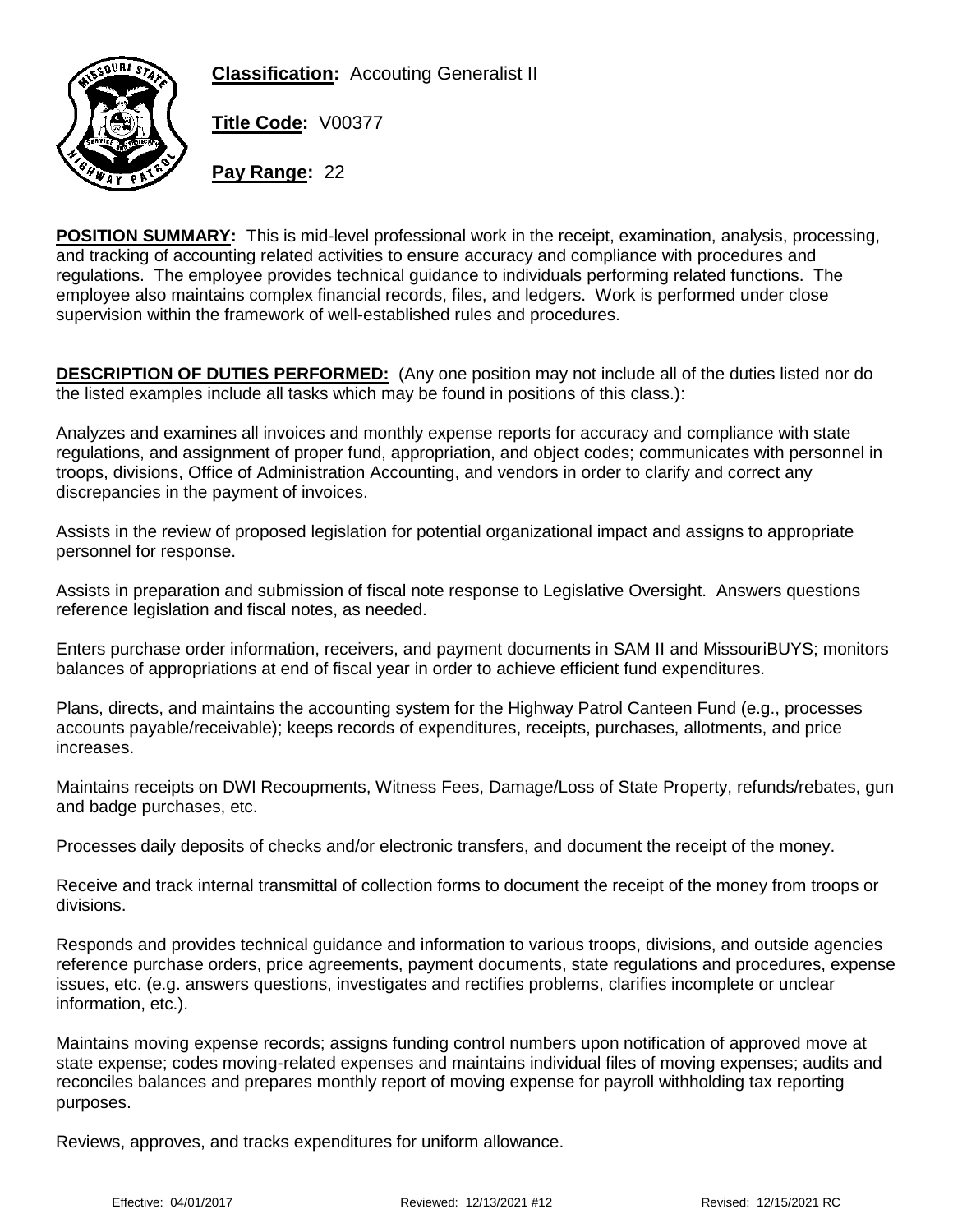## **Classification:** Accouting Generalist II **Page 2**

**Assists in setting up new vendor accounts in SAM II Financial; responsible for updates to the accounts, i.e. address changes, etc.**

**Assists in the development and preparation of existing and new automated accounting systems and procedures.**

**Receives checks returned by post office or vendors; researches the return to determine address error and makes appropriate corrections to computer and hardcopy files; remails, redeposits, or reprints check as necessary.**

**Monitors expense and equipment expenditures and updates the Chief Accountant on the status of pending purchase orders regularly; makes recommendations for increasing or decreasing expenditure obligations as needed.**

**Creates, revises, and updates financial reports reflecting expenditures, receipts, obligations, and state financial participation.**

**Reconciles monthly bank statements and summaries for the Canteen Fund.**

**Creates and forwards correspondence (e.g., letters to employees and/or retirees, IOC's for report modifications, form letters, etc.) to a variety of sources.**

**Reviews, processes, reconciles, and files reports generated by Office of Administration.**

**Maintains, verifies and updates manual ledgers and records; sorts, transports, files, and purges records and documents.**

**Assists the more complex components with advanced accounting activities.**

**Assists all components with more advanced or technical issues as they arise.**

**Acts as a lead worker in providing training to advanced level personnel on the usage of SAM II Financial in related areas, and processing of accounting documents.**

**Responsible for training new employees with accounting related responsibilities.**

**Maintains master file of all pending and closed purchase orders.**

**May act as lead worker in the absence of the Chief Accountant.**

**Reviews and recommends revisions to general orders pertaining to the Budget and Procurement Division as requested.**

**Operates office equipment (e.g., typewriter, calculator, copier, personal computer, fax machine, telephone, printer, shredder, etc.).**

Performs other related work as assigned.

## **REQUIRED KNOWLEDGE, SKILLS, AND ABILITIES: Comprehensive knowledge of accounting principles and practices.**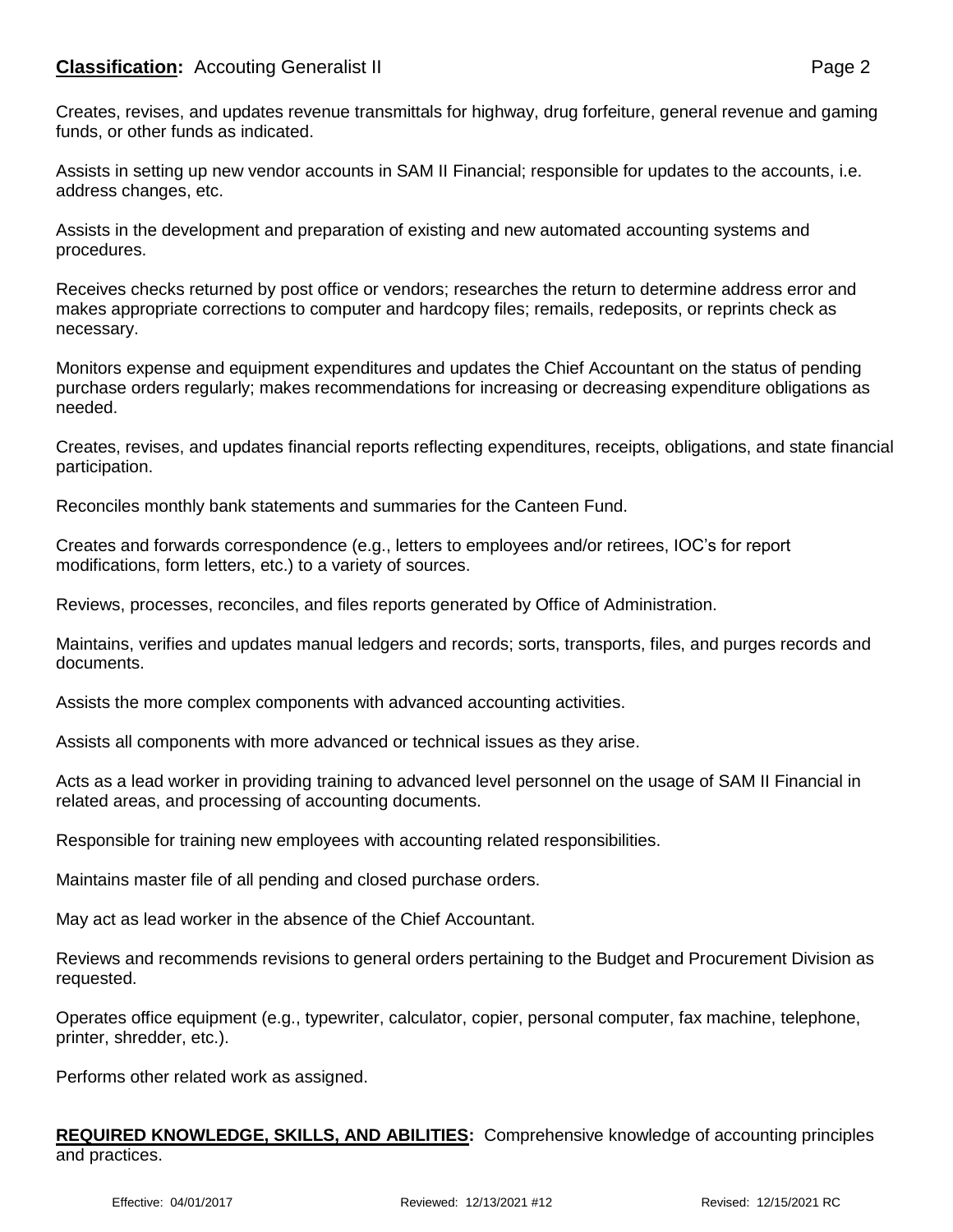**Comprehensive knowledge of accounting systems.**

**Comprehensive knowledge of regulations, and agency policies and procedures associated with areas of assignment.**

**Comprehensive knowledge of bookkeeping principles and practices.**

**Comprehensive knowledge of Patrol policies and procedures governing expense reimbursement, expenditures of state funds, agency fiscal procedures, and fiscal records maintenance.**

**Working knowledge of modern office practices, procedures, and equipment.**

**Ability to review and process financial transactions.**

**Ability to plan, organize, and review the work of staff performing a variety of accounting related functions.**

**Ability to apply general bookkeeping principles in the recording of appropriations, encumbrances, and expenditures.**

**Ability to make computer entries in SAM II Financial and MissouriBUYS.**

**Ability to make arithmetical calculations with speed and accuracy.**

**Ability to prepare, interpret, and maintain complex records, reports, statements, files, etc.**

**Ability to verify documents produced and received, and takes proper steps to reconcile errors.**

**Ability to produce a volume of work and meet predetermined deadlines.**

**Ability to exercise independent judgement and initiative in the performance of duties.**

**Ability to organize and prioritize work effectively.**

**Ability to handle restricted and confidential information in a professional manner and maintain the information as such.**

**Ability to alphabetize, transport, file and purge documents and records.**

**Skill in operating a calculator with a high degree of efficiency.**

**Ability to operate basic office equipment (e.g., copier, personal computer, fax machine, telephone, printer, shredder, etc.).**

Ability to handle restricted and confidential information in a professional manner and maintain the information as such.

Ability to communicate in English clearly and concisely, both orally and in writing.

Ability to establish and maintain harmonious working relations with others.

Ability to work with material that may be of a sexual nature relating to criminal activity (e.g., written material, photographs, and/or verbal language, etc.).